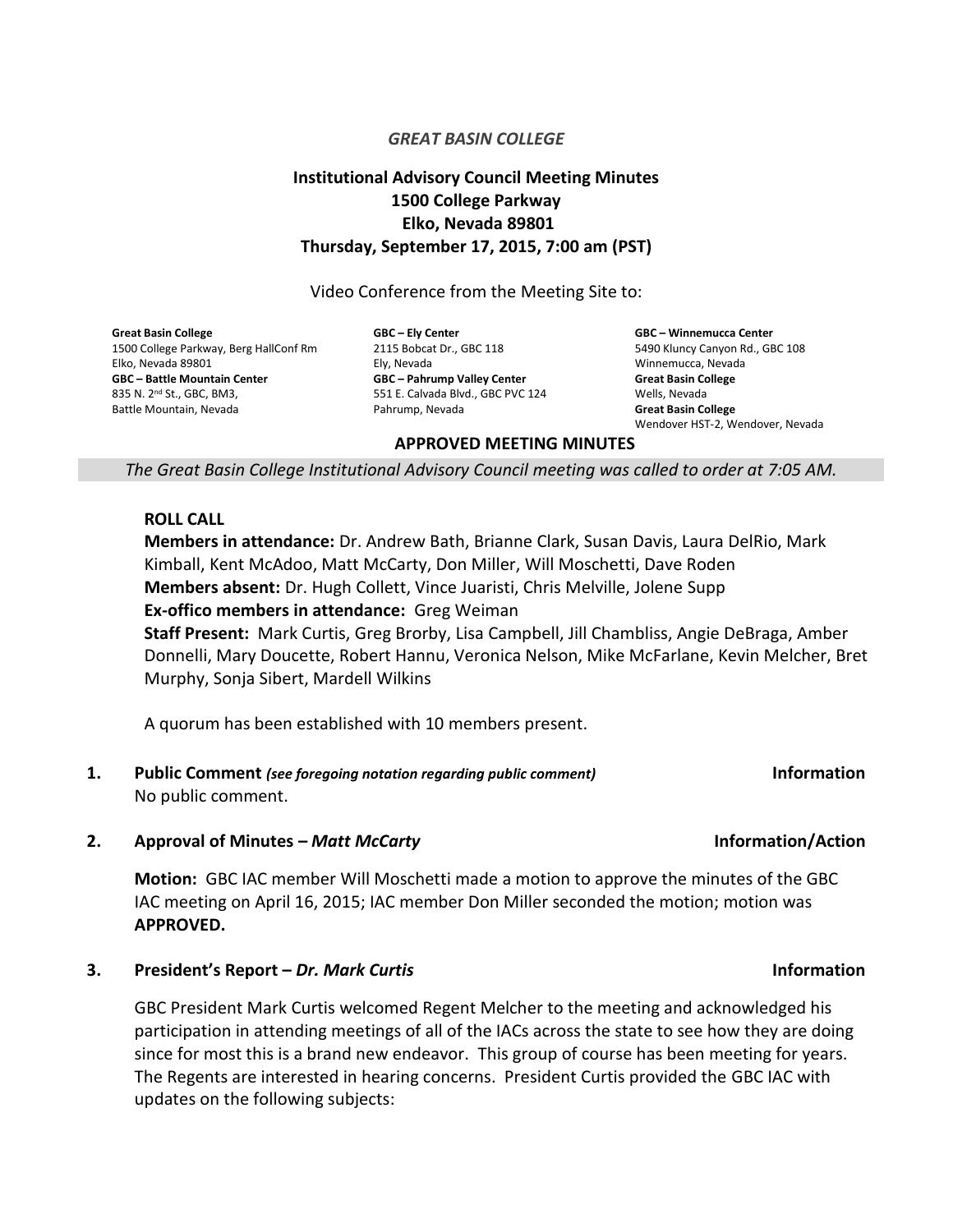- A. Legislative update The legislature has concluded their work. GBC received the \$1.5 million bridge funding for each year. The original cut was \$2.1 million without the bridge funding and would have happened July 1<sup>st</sup>. With the bridge funding we cut \$600,000 and were able to enter into a balanced budget. We will have to cut an additional \$300,000 - \$600,000 in the next year. We have no plans to cut additional staff. GBC currently has a 5 to 10% turnover which will allow us some flexibility to become more efficient.
- B. Baccalaureate degree approvals President Curtis reported the Regents approved the 2 new Bachelor degrees in English and Biology. GBC's niche is rural Nevada and when there is a need for a type of degree we will work to offer it regardless of whether it is traditional or narrow in scope. We are grateful to the Board of Regents for letting us expand our scope. We will have graduates in these two new degrees in about eighteen months.
- C. Funding Formula changes recommended President Curtis reported the Chancellor has recognized the formula funding has been unfair to the community colleges and is seeking advice from the community college presidents on how to make it better. A solution is to increase the multiplier for the technical classes. We get a multiplier of 1 to 2 for workforce development classes and we would ask for a multiplier of 3 or 4 for the technical classes, nursing and radiology. Any increase would take two years. We are hoping for a modest change. Any change would have to be approved by the Legislature in 2017.
- D. State College issues President Curtis reported that in part because of the approval of the two new Bachelor degrees in English and Biology some of the Regents have asked why GBC is not a state college. In 1999 we started offering bachelor degrees and changed our name and similar questions arose at that time. President Curtis has been advocating for GBC becoming a state college. He is meeting with the Chancellor next week to see when we can get it on the Board of Regents' agenda to talk about it. GBC is a community college that offers bachelor degrees. We want to be a four year college offering associate degrees. We would never turn our back on our community college mission. Greg Weiman in Eureka brought up the shortage of teachers and the campus expansion in Pahrump. There is a market in Pahrump for teachers. As we make long-term plans keep this in mind because education classes could be filled down there. President Curtis was glad Greg brought this up. The Education degree was the first bachelor degree that GBC offered. We are close to getting the deed from the BLM for the land in Pahrump. The environmental studies are almost completed. When we get the deed we will work Mark Kimball and others in Pahrump to create a capital campaign for curbs and gutter and then for the buildings. Will Moschetti asked if there were any downsides to becoming a state college. President Curtis stated it would be in convincing people we are not going to abandon our roots. Matt McCarty interjected and said as an IAC we have existed for over forty years. The other IACs are making recommendations left and right and we have not yet as we have been doing this all along. This key issue of becoming a state college will be one of the major items driving our IAC to make sure the college gets the support they need. Matt asked if we would be able to charge more for courses and to be careful not to shock students with an "overnight" change. As a state college we would be able to charge more for courses. There are options on how to phase it in. It would be phased in over a ten year period. We could have a community college rate for up to sixty credit hours, but if you want a second associate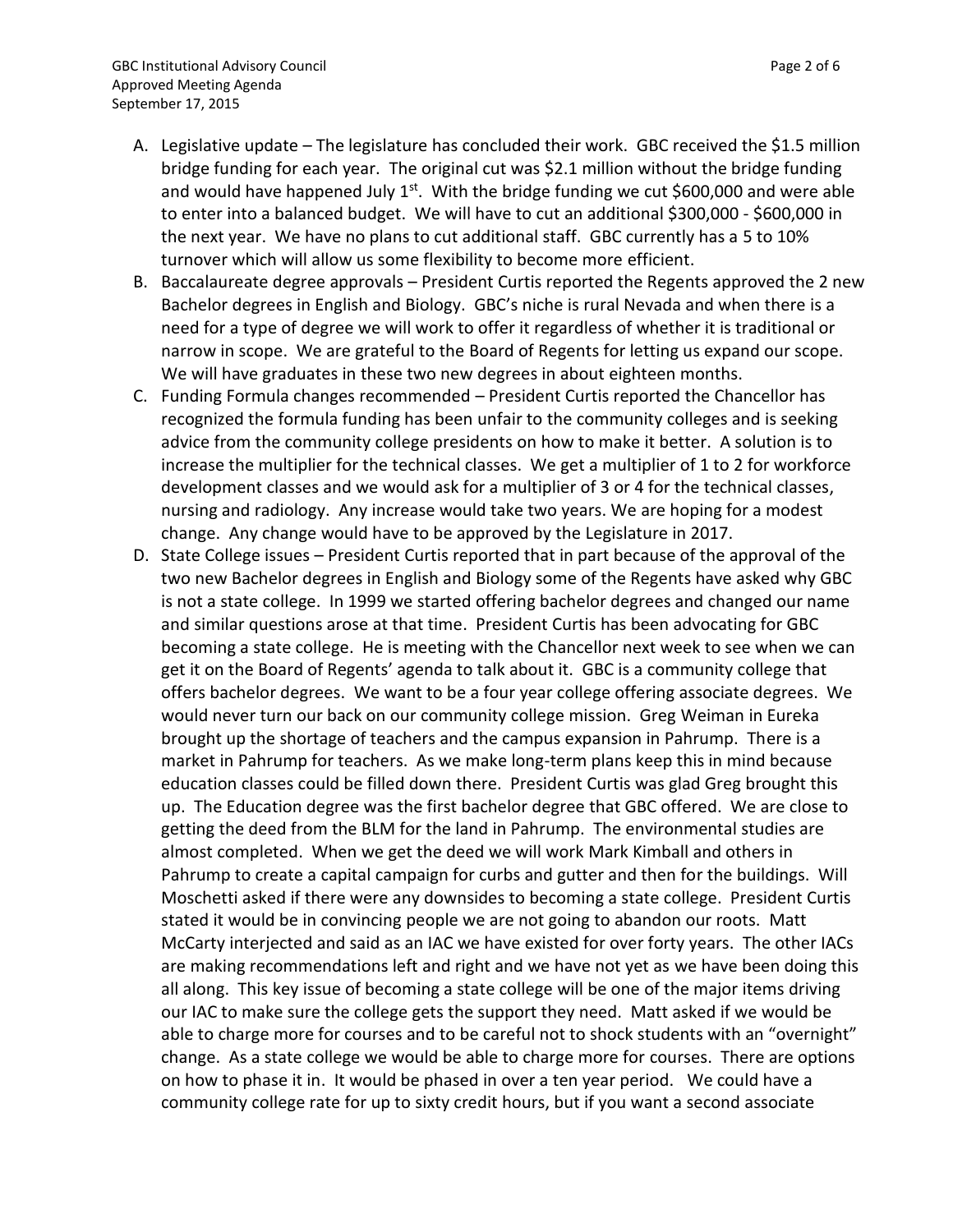degree or higher the higher rate would be charged. Some of the details will still have to be worked out, but it could be a high bred method. President Curtis would like to remain Great Basin College with a tagline of State College for Rural Nevada or something similar. There would be no impact to the centers Mike McFarlane added that we could put faculty in those areas to teach interactively. If we are a state college we would not need an IAC. However, President Curtis would not abandon the group.

## **4. GBC Foundation Update –** *Dr. Mark Curtis* **Information**

President Mark Curtis will discussed the recent changes in the GBC Foundation.

- A. President Curtis introduced the new GBC Foundation Director, Greg Brorby. Greg recently retired from NV Energy and was Foundation trustee. The GBC Foundation was restructured because of budgetary issues. John Rice and Brandy Nielsen went to faculty and the Foundation offices were moved to Berg Hall. Mardell Wilkins is providing executive assistance support and controller's office is providing the accounting support. The focus will be broadening donor base.
- B. Location changes Greg Brorby's office is located in Berg Hall.
- C. GBC Foundation's new focus Greg Brorby will be working on building relationships with donors who have given only one time and determining lifetime value to the donor.

# **5. Board of Regents' Community College Committee Update –** *Matt McCarty*

Matt McCarty, GBC IAC Chair, updated the GBC IAC on the recent meeting of the NSHE Board of Regents' Community College Committee.

Matt reported that since the Community College Committee is a full committee of the Board it is a more formal process. The IAC Chairs attend and provide the information. September 2<sup>nd</sup> was the most recent meeting. GBC did not report because we didn't have any meetings between June and September. The other IAC chair reports indicate that they are taking their charge very seriously. They are trying to find their way of helping campuses with keeping work force development at the forefront. The Nevada Collaborative was a topic of discussion and the sharing of services. The chief economist for DETR attended and gave an update. There is talk about one website that goes out and crawls 40,000 websites for jobs and matches people looking for jobs. NSHE ensures courses offered matches the job needs. There will be dynamic reports that can be generated. We can find out how many welders in Ely based on what Ely businesses are looking for. The tech that is out there is amazing. They limit access but we can work with the Nevada Collaborative to get what we need.

Matt reported that the IACs guidelines were approved by the Committee and goes to the full Board of Regents for their approval. There was a discussion on the federal America's Promise Act of 2015 which is a movement that would call for free community college.

**Information**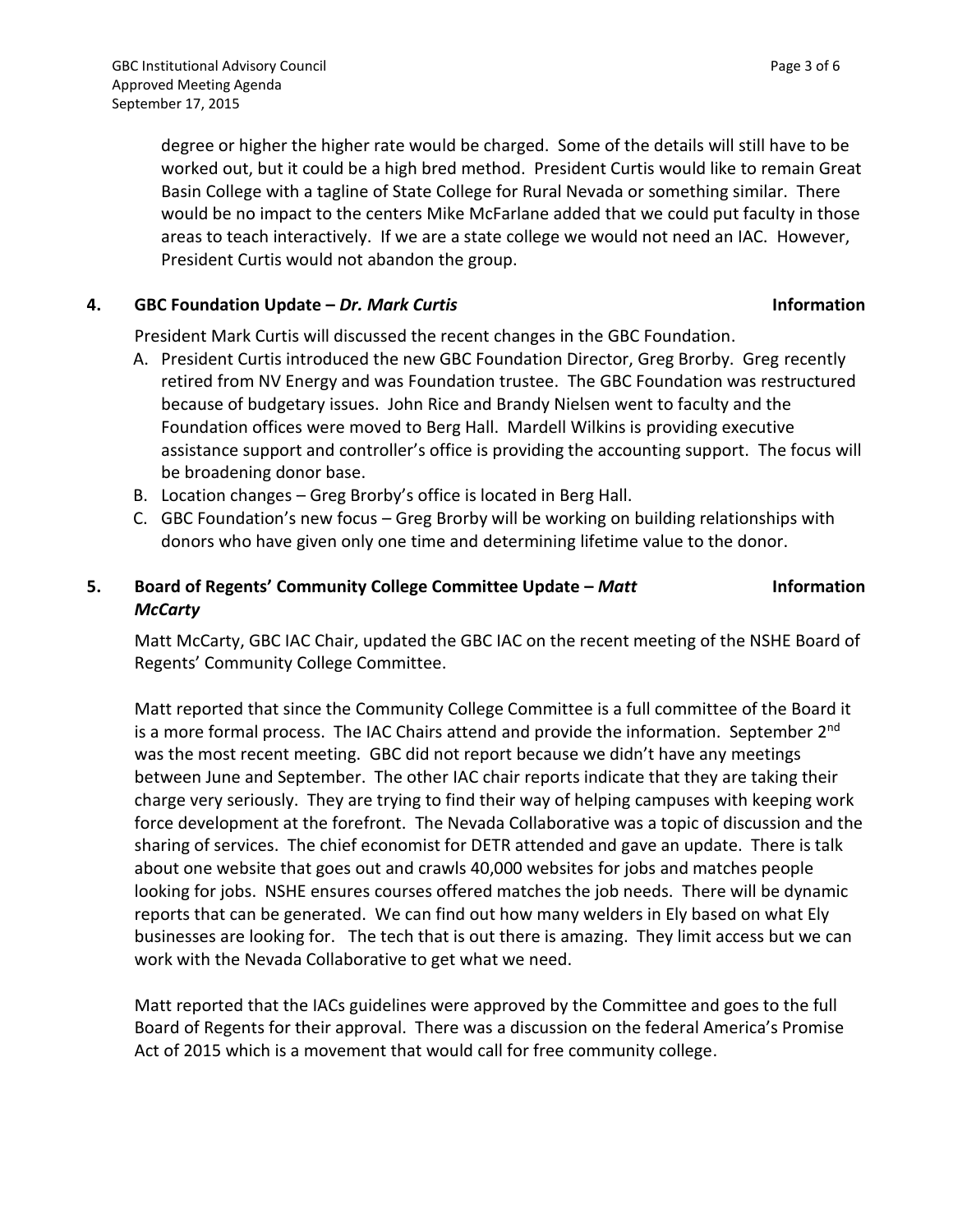Regent Kevin Melcher is the vice chair of the Community College Committee. He stated these other institutions have not had an IAC until now. They are very engaged and it been very successful. For GBC it's nothing new, but it will provide an avenue to share ideas. Very soon there will be a Vice Chancellor of Community Colleges who will work with community college presidents and IACs. The structure is now in place for community colleges to have more of a voice.

## **6. Vice President Reports and Questions Information**

The GBC Vice Presidents will give a verbal report and answer any questions:

- A. Academic Affairs/Assessment *Dr. Mike McFarlane* reported Assessment is the new catch word that ties in with accreditation. GBC will have an accreditation visit this spring. The main focus will be assessment. We have to assess everything we do and whether we are fulfilling mission. We will be assessing the core themes for operations, programs, and individual courses. Dr. Linda Uhlenkott, emeritus English professor, will come back to work on the program assessment plans. We will provide the GBC IAC with more info in the future.
- B. Distance Delivery *Dr. Mike McFarlane* reported our peer institutions don't even understand our reach. IAV enrollments are still holding at 17 to 18% where other colleges have pretty much eliminated this type of offering. We are blending it with online and lecture capture which is recorded. The instructor will edit recording and put it as an online class. We are ahead of most in doing it this way. We use Blue Jeans technology to broadcast through the internet. We are offering the nursing program in Winnemucca and Pahrump via live and interactive courses. We have set up IAV rooms in Hawthorne. The new English degree is offered 100% online. We are taking every opportunity we can to bring people in to generate the revenue.
- C. Student Services/Title IX *Lynn Mahlberg* reported enrollments are up with more students requesting accommodations; more veteran enrollment. With increase in distance education we are marketing more online. Admission advising and career centers have also been moved to online capability with new technology like Cranium Café. This fall GBC is partnering with the Elko Chamber of Commerce to put on a career fair for the community. There will be a career fair in Winnemucca this fall as well. The Veterans Resource Center in McMullen Hall has been very successful and has expanded into another office area. We are working to get a Veterans Resource Center in Pahrump. Kent McAdoo commented on what a great job Jacob Parks is doing.
- D. Business Affairs *Sonja Sibert* reported the B&G staff has done a great job in maintaining the campus at the same time as remodeling the Veterans Resource Center. Computer Services has been working on securing computer access and updating computer labs. In finance area it is the fiscal year end and new year beginning. They are working on the FY 17 and FY 19 biennium budgets. The iNtegrate 2 process is ongoing.

# **7. Member Report Information**

Committee member reports:

A. Ely - *Dr. Andrew Bath* – reported high school enrollments are up. Ely suffered a big disappointment with a mine not coming into the community, but is holding strong economically. Mike McFarlane added that long-time Ely director Mary Swetich has retired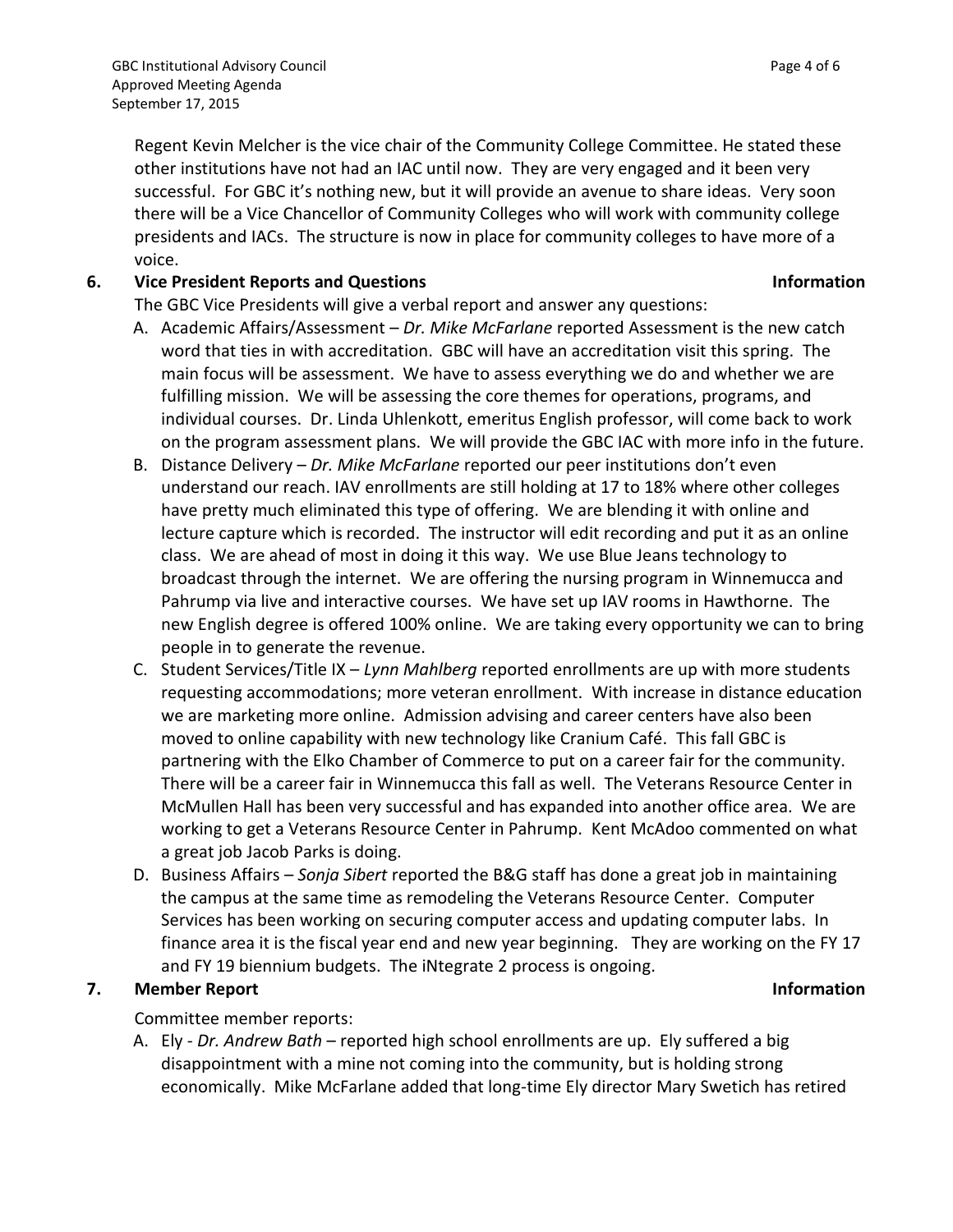and Veronica Nelson is the new center director. The new high school electrical program funded by Pattern Energy started this year.

- B. Elko *Brianne Clark* no report.
- C. Elko *Dr. Hugh Collett* no report.
- D. Battle Mountain *Susan Davis* reported that Battle Mountain is thriving because of recent proceeds for mining taxes. There are improvements to school district buildings and hospital and a new court house. These changes affect the climate positively affects people. Jill Chambliss is on the job now and is the new center coordinator. Jill Chambliss added that she has been approached by the county commissioners to see if we are interested in taking over the old court house building. There are new floors in the building. Jill is looking forward to working with the dual credit high school students as she is formally a high school teacher. There are currently thirty-six dual credit high school students. At least two will qualify for an associates in May
- E. Wells *Laura DelRio* no report
- F. Washington DC *Vince Juaristi* no report
- G. Pahrump *Mark Kimball* reported enrollments are healthy.
- H. Elko *Kent McAdoo* no report
- I. Elko *Matt McCarty* reported at GBC we are working collaboratively with the school districts and it shows with the increase in dual enrollments. Mike McFarlane added we are up over 20% with dual credit enrollment. Matt reported the first public hearing on the sales tax increase of .25% was held yesterday. The money will go to fire protection first and roads second. Businesses don't like tax increases but they seems to see the need. Long-time IAC member Chuck Knight will be honored with the archery field being renamed the Chuck Knight Memorial Archery Field. Mike McFarlane mentioned that Charles Greenhaw passed away this summer, too. It's unfortunate that people who founded and/or built the college to what we have now are passing.
- J. Wendover *Chris Melville* no report
- K. Elko *Don Miller* reported the Rotary club of Elko will be conducting their annual dictionary give away and invitation to attend GBC and wanted to thank Laura Gallegos for designing the invitations. They are waiting for the dictionaries to arrive.
- L. Elko *Will Moschetti* added that those kids are impacted by getting the dictionary and invitation to attend GBC. Will wanted to acknowledge Chuck Knight and his passing. The legacy he left us is special and part of that is the physical plant. We are going to run out of land eventually. Every property owner within a certain area from the college should be approached. If you know a specific purpose a person is more likely to donate. We are not going to get away from distance education and the internet, but Will feels we are missing a big part with meeting in person. Can we keep a little of that in our minds and think about some of the more traditional things.
- M. Winnemucca *Dave Roden* reported the county isn't as vibrant as Elko, but holding steady. The area will pick up. Lisa Campbell said enrollment is up. They are very proud of new electrical program which is full with strong candidates. There are 6 students in the very first batch of nursing student in Winneumcca. The dual credit enrollment is up and they picked up Hawthorne with fourteen students there.